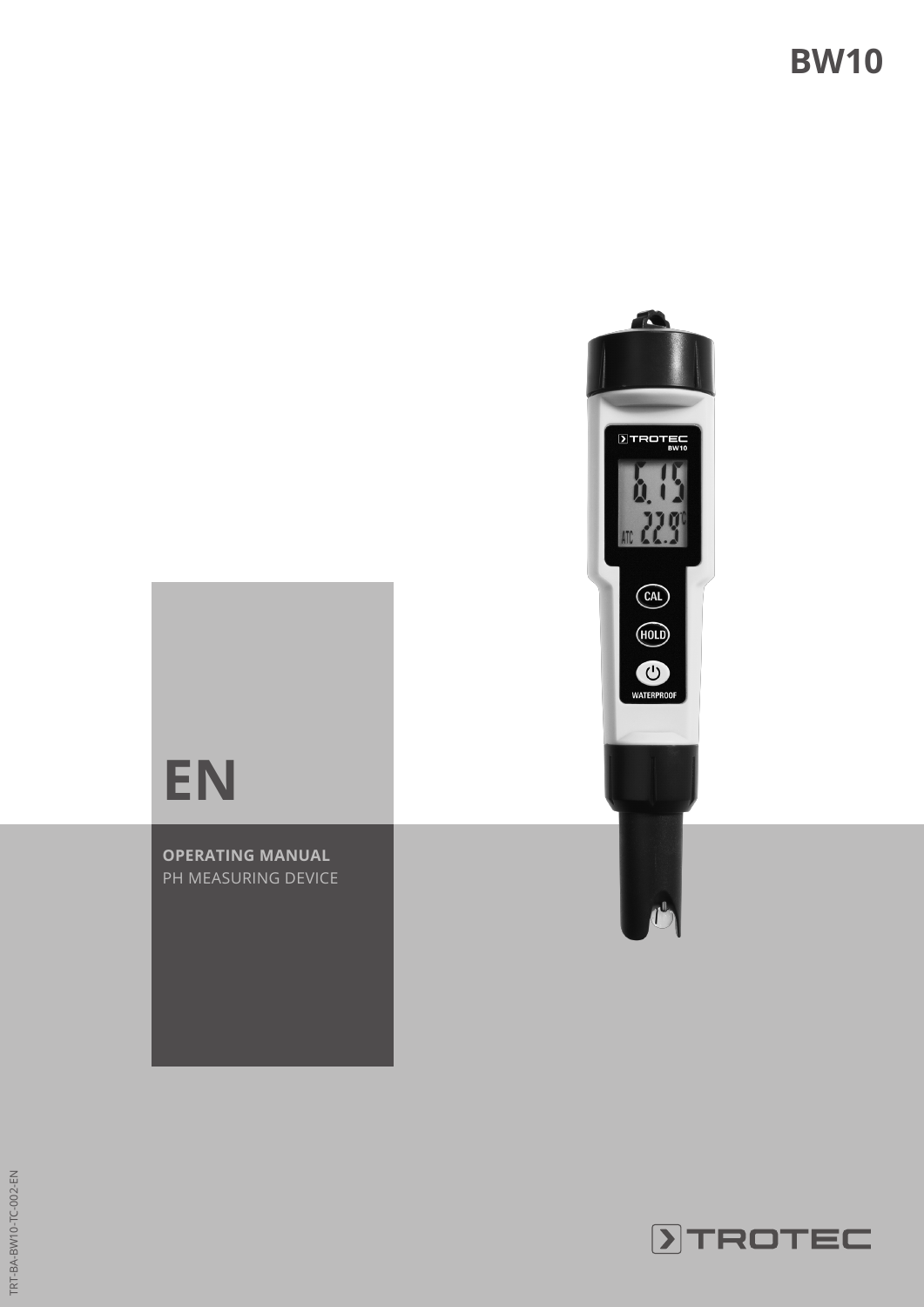## ROTEC

## Table of contents

Notes regarding the operating manual

#### Symbols



#### Warning of electrical voltage

This symbol indicates dangers to the life and health of persons due to electrical voltage.



#### **Warning**

This signal word indicates a hazard with an average risk level which, if not avoided, can result in serious injury or death.



#### Caution

This signal word indicates a hazard with a low risk level which, if not avoided, can result in minor or moderate injury.

#### **Notice**

This signal word indicates important information (e.g. material damage), but does not indicate hazards.



Information marked with this symbol helps you to carry out your tasks quickly and safely.



小型飞

#### Follow the manual

Information marked with this symbol indicates that the operating manual must be observed.



Information marked with these symbols indicates that you should wear your personal protective equipment.

You can download the current version of the operating manual and the EU declaration of conformity via the following link:

BW10





http://hub.trotec.com/?id=39360

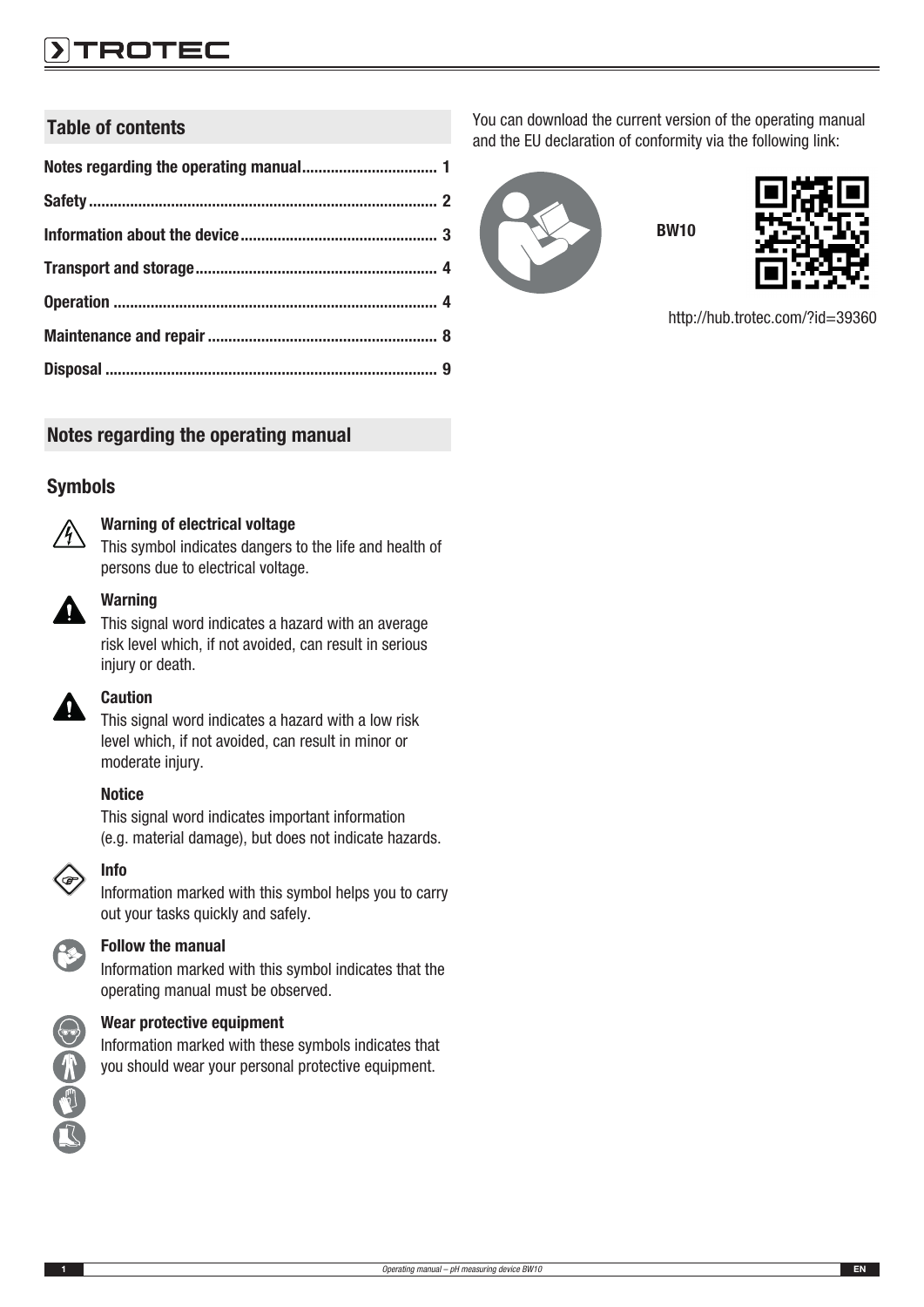## **Safety**

Read this manual carefully before starting or using the device. Always store the manual in the immediate vicinity of the device or its site of use!



## Warning

Read all safety warnings and all instructions. Failure to follow the warnings and instructions may result in electric shock, fire and / or serious injury. Save all warnings and instructions for future reference.

This appliance can be used by children aged from 8 years and above and persons with reduced physical, sensory or mental capabilities or lack of experience and knowledge if they have been given supervision or instruction concerning use of the appliance in a safe way and understand the hazards involved. Children shall not play with the appliance. Cleaning and user maintenance shall not be made by children without supervision.

- Do not use the device in potentially explosive rooms.
- Do not use the device in aggressive atmosphere.
- This appliance is not a toy! Keep away from children and animals. Do not leave the device unattended during operation.
- Never immerse the entire device in a liquid. Only the measuring probe is intended to be immersed.
- Protect the device from permanent direct sunlight.
- Do not remove any safety signs, stickers or labels from the device. Keep all safety signs, stickers and labels in legible condition.
- Do not open the device with a tool.
- Only use the device if sufficient safety precautions were taken at the surveyed location (e.g. when performing measurements along public roads, on building sites etc.). Otherwise do not use the device.
- Observe the storage and operating conditions (see chapter Technical data).

#### Intended use

Only use the device to determine the pH value and temperature of liquids in aquaria, ponds, swimming pools or in food.

To use the device for its intended use, only use accessories and spare parts which have been approved by Trotec.

#### Improper use

Do not use the device in potentially explosive atmospheres or for measurements at live parts.

The device is not designed to be used under laboratory conditions.

Trotec accepts no liability for damages resulting from improper use. In such a case, any warranty claims will be voided. Any unauthorised modifications, alterations or structural changes to the device are forbidden.

#### Personnel qualifications

People who use this device must:

- be aware of the dangers that occur when handling corrosive liquids such as bases and acids.
- have read and understood the operating manual, especially the Safety chapter.

#### Residual risks





Be careful when handling strong acids or bases! If you are unsure whether or not a liquid has a corrosive effect, wear suitable protective equipment consisting of eye protection, protective clothing, protective gloves and safety boots in any case.

## Warning

## Risk of suffocation!

Do not leave the packaging lying around. Children may use it as a dangerous toy.



#### **Warning**

The device is not a toy and does not belong in the hands of children.

## **Warning**

Dangers can occur at the device when it is used by untrained people in an unprofessional or improper way! Observe the personnel qualifications!

#### Caution A

Sodium carbonate ( $Na<sub>2</sub>CO<sub>3</sub>$ , contained in buffer solution 10.01) may cause eye irritation. Upon contact with eyes, thoroughly rinse with water and seek medical advice.

Keep sodium carbonate out of the reach of children. Do not breathe dust containing sodium carbonate.

#### **Notice**

To prevent damages to the device, do not expose it to extreme temperatures, extreme humidity or moisture.

#### **Notice**

Do not use abrasive cleaners or solvents to clean the device.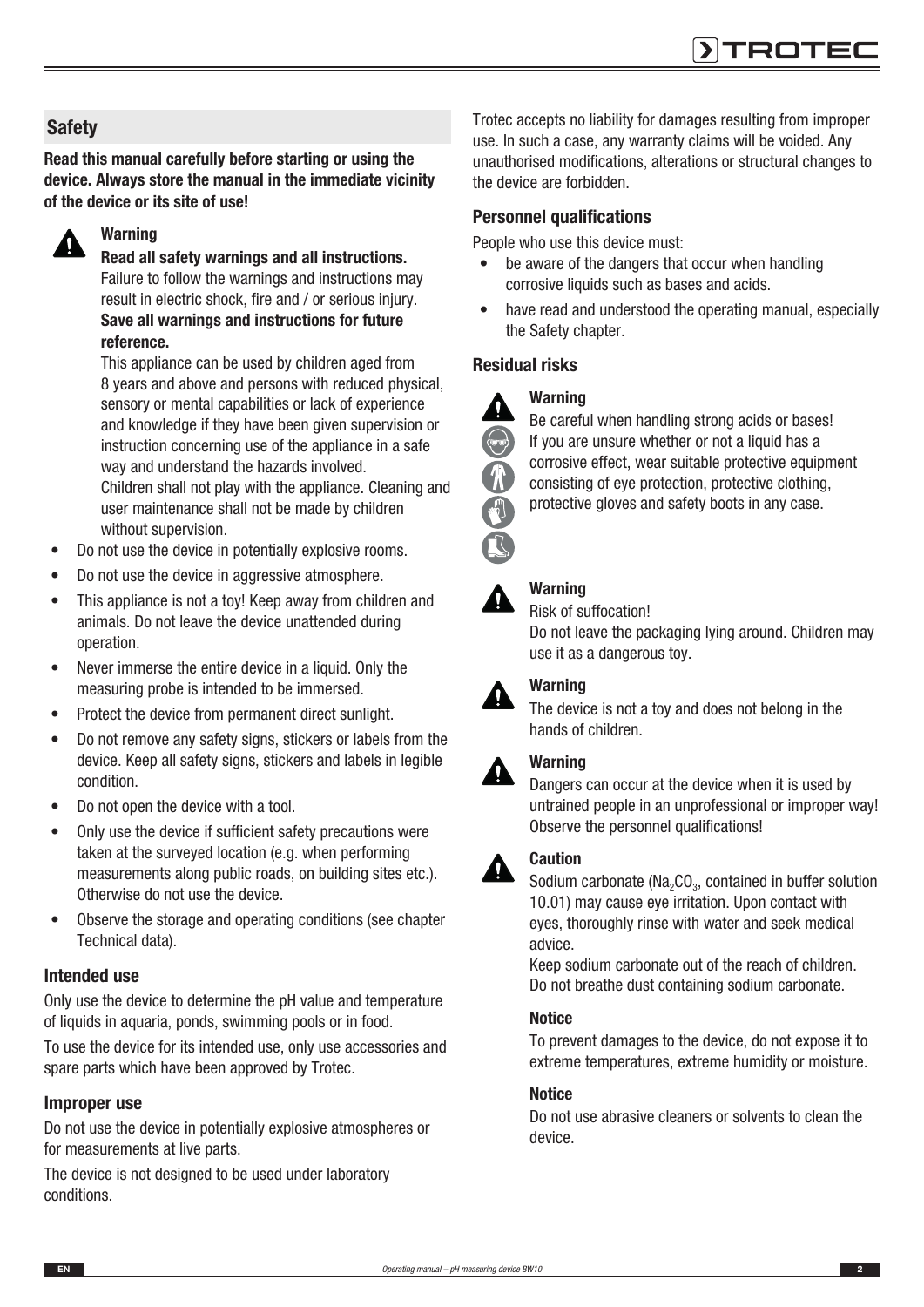## Information about the device

#### Device description

The pH measuring device BW10 is suited for measuring pH values and temperatures of liquids.

With the automatic temperature compensation and the automatic calibration functions the measuring device permits a quick and precise determination of the pH value between pH 0 and pH 14 in the temperature measuring range between 0 and 50 °C.

The three-point calibration is already carried out before leaving the factory, but it can also be repeated using the supplied pH buffer solution set.

The determined pH value is displayed along with the water temperature.

The device comes equipped with an exchangeable pH electrode. The electrode and the water temperature probe are protected from external influences by means of a removable protective cap.

The device is further equipped with a Hold function for holding the currently measured value.

#### Device depiction



| No.            | <b>Designation</b>                    |
|----------------|---------------------------------------|
| 1              | Battery compartment with screw-on lid |
| $\overline{2}$ | LC display                            |
| 3              | CAL button                            |
| 4              | <b>HOLD</b> button                    |
| 5              | Power button                          |
| 6              | Screw cap                             |
| $\overline{7}$ | <b>Measuring probe</b>                |
| 8              | <b>Measuring electrode</b>            |
| 9              | Protective cap                        |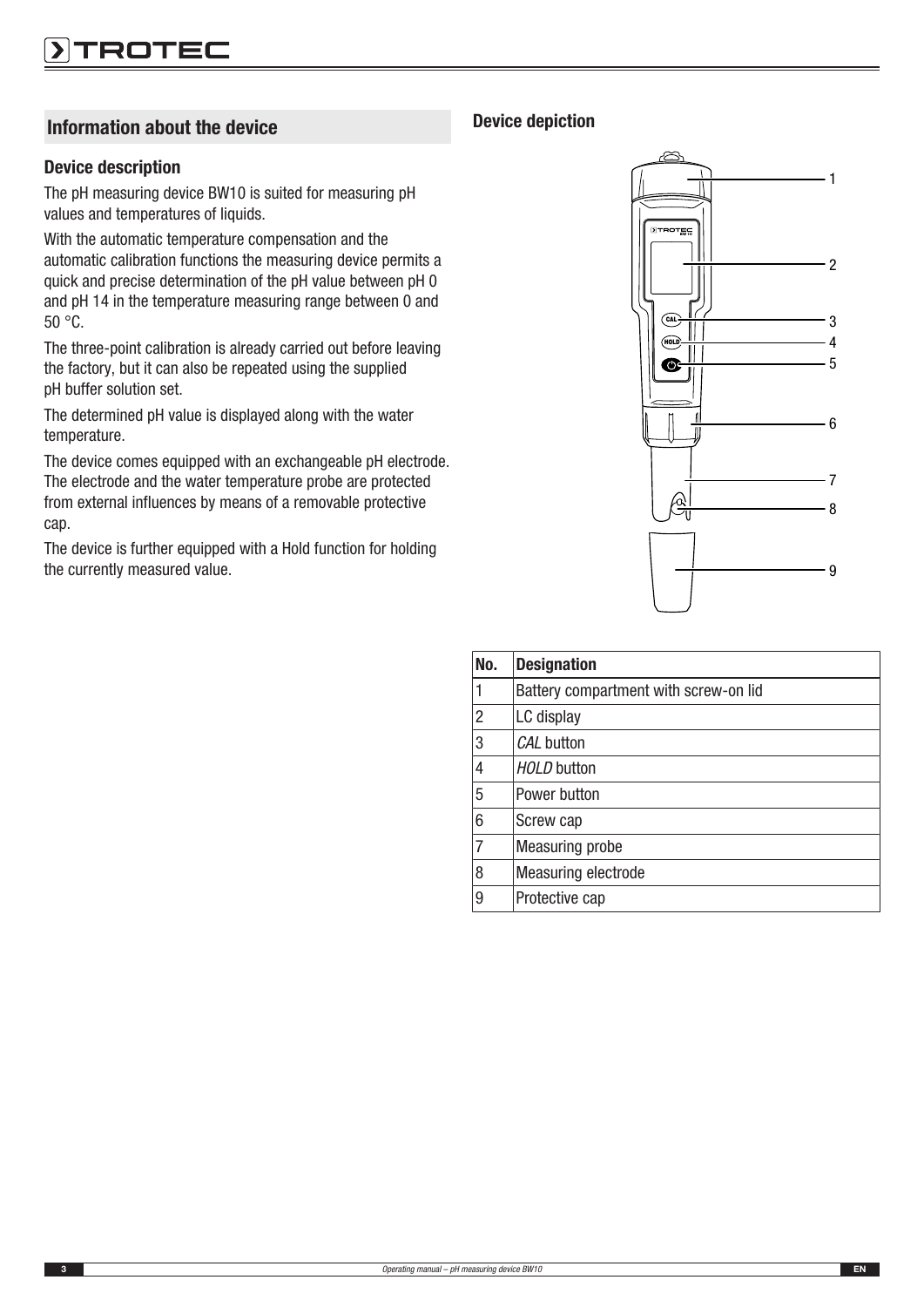**Display** 



| No. | <b>Designation</b>              |
|-----|---------------------------------|
| 10  | Measured pH value indication    |
| 11  | °C indication                   |
| 12  | Measured temperature indication |
| 13  | °F indication                   |
| 14  | ATC indication                  |
| 15  | CAL indication                  |

#### Technical data

| Parameter                 |                           | <b>Value</b>                    |  |
|---------------------------|---------------------------|---------------------------------|--|
| Article number            |                           | 3,510,205,810                   |  |
| pH value                  | Measuring                 | 0.00 pH to 14.00 pH             |  |
|                           | range                     |                                 |  |
|                           | Accuracy                  | $\pm 0.02$ pH                   |  |
|                           | Resolution                | $0.01$ pH                       |  |
| Temperature               | <b>Measuring</b><br>range | 0 °C to 50 °C / 32 °F to 122 °F |  |
|                           | Accuracy                  | 0.2 °C / 2 °F                   |  |
|                           | Resolution                | 0.1 °C / 1 °F                   |  |
| Display                   |                           | LCD                             |  |
| Protection type           |                           | IP <sub>65</sub>                |  |
| Operating conditions      |                           | 0 °C to 50 °C / 32 °F to 122 °F |  |
|                           |                           | with $<$ 85 % RH                |  |
| <b>Storage conditions</b> |                           | 10 °C to 25 °C with <65 % RH    |  |
| Power supply              |                           | 4 x 1.5 V, LR44                 |  |
| <b>Dimensions</b>         |                           | 188 mm x 38 mm x 38 mm          |  |
| Weight                    |                           | 83 g                            |  |

#### Scope of delivery

- 1 x pH measuring device
- 4 x 1.5 V LR44 batteries
- 1 x pH buffer solution set (4.01/7.00/10.01)
- 1 x Quick guide

## Transport and storage

#### **Notice**

If you store or transport the device improperly, the device may be damaged. Note the information regarding transport and storage of the device.

#### **Transport**

For transporting the device use a suitable bag to protect it from external influences.

Make sure that the protective cap is attached to the measuring probe.

#### Storage

When the device is not being used, observe the following storage conditions:

- dry and protected from frost and heat
- protected from dust and direct sunlight
- with a cover to protect it from invasive dust if necessary
- The storage temperature is the same as the range given in the Technical data chapter.
- Remove the batteries from the device.

#### **Operation**

#### Inserting the batteries

Insert the supplied batteries into the device before first use.

#### **Notice**

Make sure that the surface of the device is dry and the device is switched off.

1. Open the battery compartment at the top by unscrewing the lid.

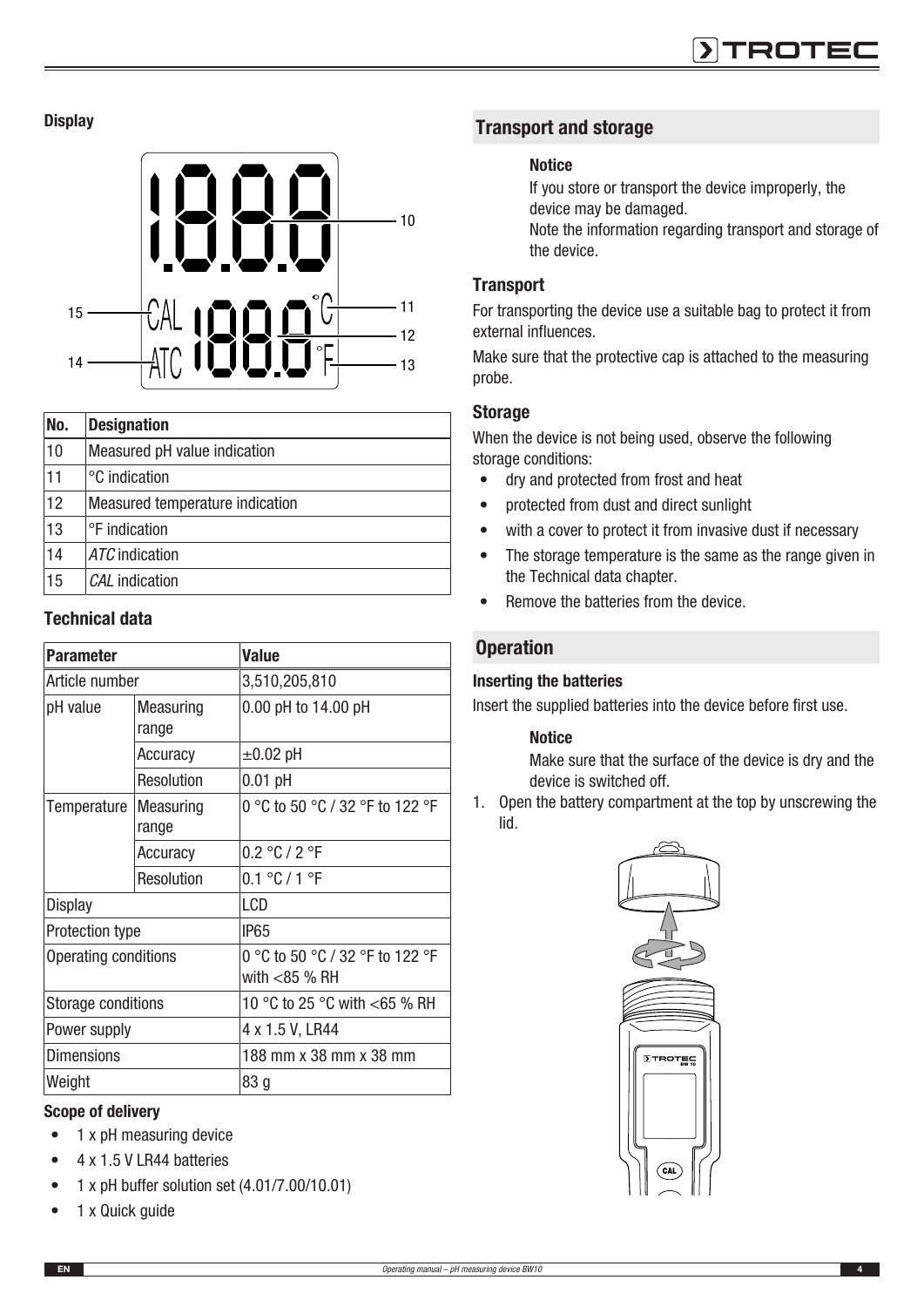2. Insert the batteries (4 x LR44 button cells) into the battery compartment with correct polarity.



3. Screw the lid back on the battery compartment. In doing so, make sure that the rubber seal is properly seated.



#### Removing the protective cap

The device has already been calibrated at the factory using a highly concentrated saline solution. This often leads to the formation of salt crystals at the diaphragm electrode (fibre bundle) during later usage. These visible residues are completely normal for pH measuring electrodes of this type. Such residues are harmless for the measuring electrode and can easily be washed off with water; thus they do not represent any quality defect!

The measuring electrode is protected from external influences by means of a protective cap.

1. Prior to every measurement pull the protective cap off the measuring electrode.



2. After every measurement put the protective cap back on the electrode.

#### Performing calibration



Before calibration immerse the measuring probe in distilled water for approx. 10 to 15 min.

To perform a calibration of the pH measuring device, you first have to prepare the buffer solutions contained in the supplied set.

The buffer solutions correspond to the pH values 4 (red), 7 (green) and 10 (blue) with an accuracy of  $\pm 0.01$  pH (at 25 °C).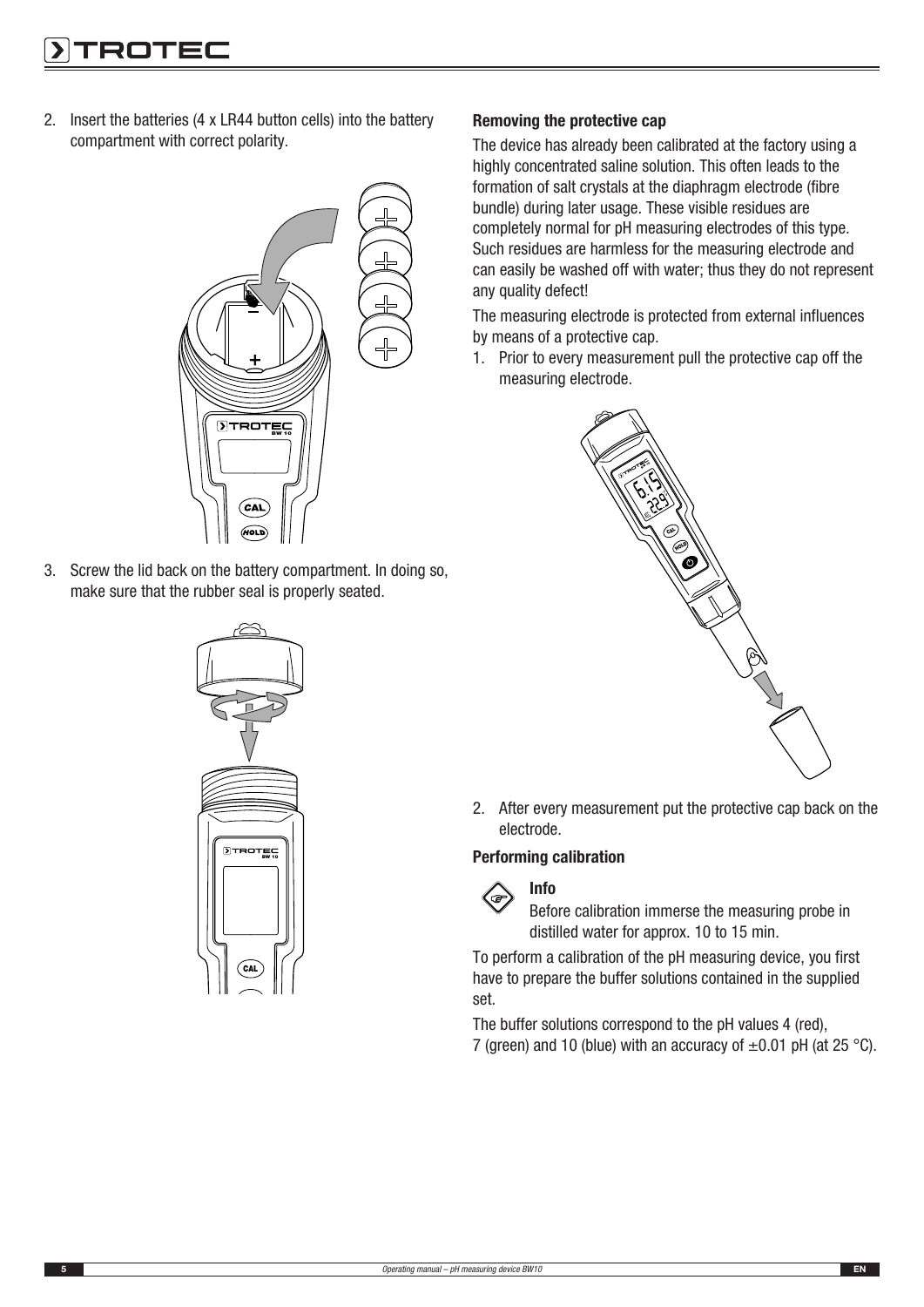Please proceed as follows to prepare a buffer solution:



#### **Caution**

The powder for the buffer solutions as well as the buffer solutions made thereof are unfit for human consumption.

## Caution

Sodium carbonate ( $Na<sub>2</sub>CO<sub>3</sub>$ , contained in buffer solution 10.01) may cause eye irritation. Upon contact with eyes, thoroughly rinse with water and seek medical advice.

Keep sodium carbonate out of the reach of children. Do not breathe dust containing sodium carbonate.

- 1. Fill the contents of a sachet (e.g.  $pH 7 =$  green) into a beaker glass or suitable glass vessel with a capacity of at least 250 ml.
- 2. Add 250 ml of distilled water.
- 3. Stir the solution with a glass rob until the powder is completely dissolved.

Please note that the pH value of the buffer solution may vary depending on the temperature. The table below indicates the pH value as a function of the temperature (see also imprint on plastic sachets):

| $^{\circ}$ C | pH <sub>4</sub> | pH <sub>7</sub> | pH 10 |
|--------------|-----------------|-----------------|-------|
| 10           | 4.00            | 7.06            | 10.18 |
| 15           | 4.00            | 7.04            | 10.12 |
| 20           | 4.00            | 7.02            | 10.06 |
| 25           | 4.00            | 7.00            | 10.01 |
| 30           | 4.01            | 6.99            | 9.97  |
| 35           | 4.02            | 6.98            | 9.93  |
| 40           | 4.03            | 6.97            | 9.89  |
| 45           | 4.04            | 6.97            | 9.86  |
| 50           | 4.06            | 6.96            | 9.83  |

To perform the calibration, please proceed as follows:

## Info

- Always use fresh buffer solutions for calibration.
- 1. Press the Power button (5) to switch the device on.
	- $\Rightarrow$  The currently measured pH and temperature values are displayed.
- 2. With light circular motions, immerse the measuring probe in the buffer solution for the pH value 7 first.
	- $\Rightarrow$  The measuring electrode should be completely surrounded by the buffer solution.
- 3. Wait until a stable measured value is shown on the measurement value display (10).
- 4. Press the *CAL* button (3) for approx. 3 s.
	- $\Rightarrow$  *CAL* is displayed in the measurement value display (10).
- 5. Let go of the *CAL* button (3).
	- $\Rightarrow$  After approx. 2 s, *SA* is displayed in the measurement value display (10).
	- $\Rightarrow$  Afterwards, *End* is displayed.
	- $\Rightarrow$  Calibration for pH value 7 is now completed and the current measurement result is displayed.
- 6. Repeat steps 2 to 5 for the buffer solution which is closest to the expected pH value.





## Info

If calibration is aborted, this is either due to a wrong buffer solution or to a defective measuring electrode. First check whether the correct buffer solution was used by means of a second measuring device if necessary. If the buffer solution corresponds to the pH value to be calibrated, the measuring electrode is defective and must be replaced, see chapter Replacing the measuring electrode.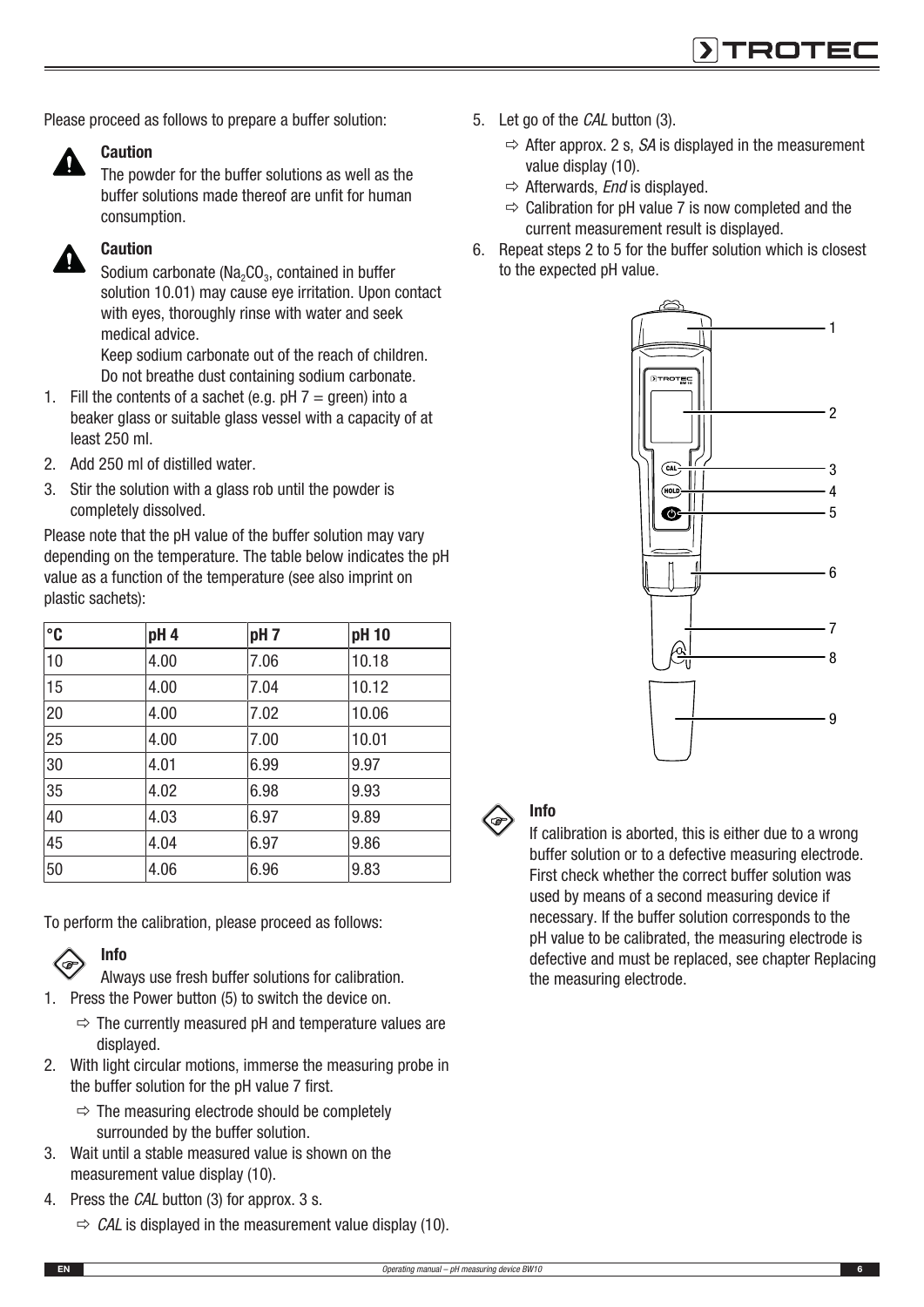#### Carrying out a measurement

- 1. Immerse the measuring probe in the liquid to be measured.
	- $\Rightarrow$  The measuring electrode should be completely surrounded by the liquid.
- 2. Press the Power button (5) to switch the device on.
	- $\Rightarrow$  The currently measured pH and temperature values are displayed.





#### Info

If the measured value is outside the measuring range, this is indicated on the display. The measurement value display will show *---* for the pH value and either *L* or *H* for too low or too high temperature values.

#### Changing the unit °C / °F

In default setting, the measuring device is set to °C.

Please proceed as follows to change between the units °C and °F:

- $\checkmark$  The measuring device is switched off.
- 1. Simultaneously press the *CAL* (3) and Power button (5) until the unit  $\degree$ C (11) or  $\degree$ F (13) is displayed.
- 2. Press the *CAL* button (3) to switch between °C and °F.
- 3. Press the *HOLD* button (4) to save the setting.
	- $\Rightarrow$  *SA* appears on the display.
	- $\Rightarrow$  The setting is saved and the current measurement result is displayed.

#### Holding a measured value (HOLD)

- 1. Press the *HOLD* button (4) to freeze the currently measured value.
- 2. Press the *HOLD* button (4) again to show the currently measured values again.

#### Switching the device off

The device comes equipped with an automatic switch-off function and switches off automatically if no button was pressed for approx. 15 min.

1. Press the Power button (5) to switch the device off.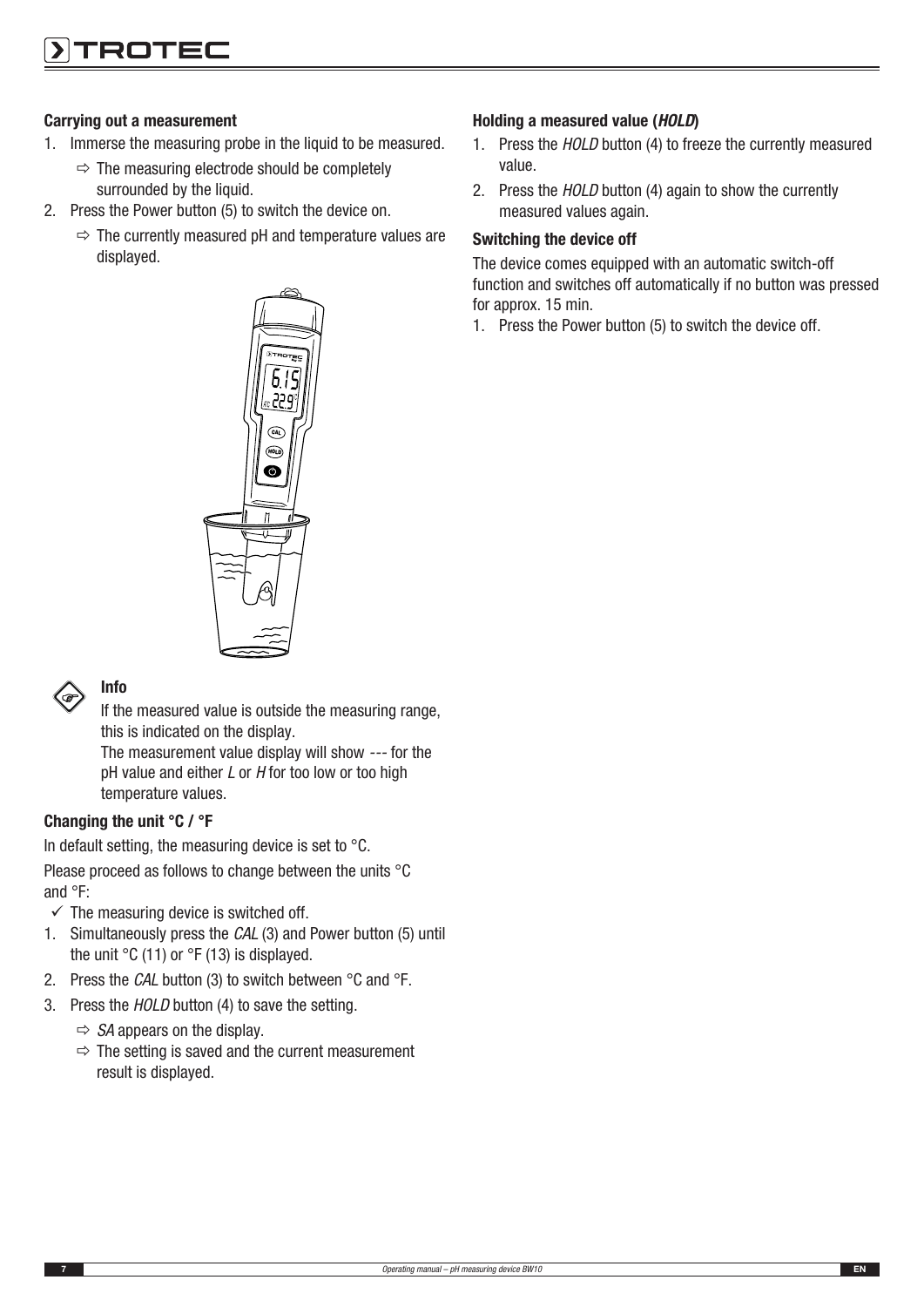## Maintenance and repair

#### Battery change

A battery change is required when the device can no longer be switched on (see chapter Inserting the battery).

#### Replacing the measuring electrode

The measuring electrode must be replaced if it is damaged or can no longer be properly calibrated. This manifests itself in the fact that calibration is aborted despite using the correct buffer solution.

1. Pull the protective cap off the measuring electrode.



2. Loosen the screwing at the measuring electrode and slide it downwards.



3. Pull the measuring electrode and the seal ring off the device.



- 4. Place the new seal ring onto the new measuring electrode.
- 5. Put the new measuring electrode on the device. In doing so, pay attention to the guide rails and connections.

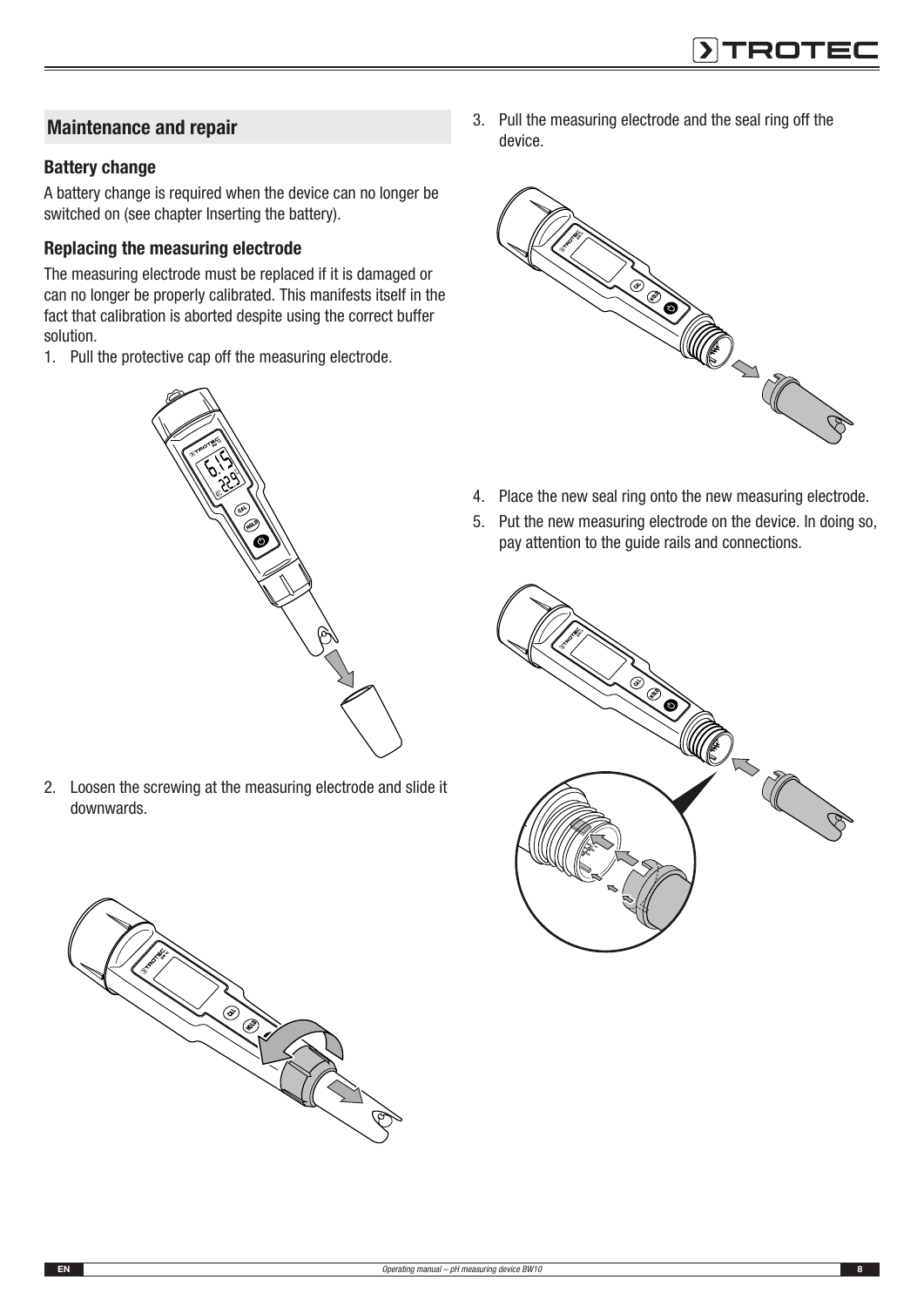6. Put the screwing back on and tighten it firmly.



7. Calibrate the device with the new measuring electrode, see chapter Operation.

#### Cleaning

Clean the device with a soft, damp and lint-free cloth. Ensure that no moisture enters the housing. Do not use any sprays, solvents, alcohol-based cleaning agents or abrasive cleaners, but only clean water to moisten the cloth.

#### Cleaning the measuring probe

When cleaning the measuring probe, proceed with great caution:

- Rinse the electrode with distilled water.
- Avoid unnecessary friction / contact with the glass ball electrode as it may be damaged or age faster.

#### Repair

Do not modify the device or install any spare parts. For repairs or device testing, contact the manufacturer.

#### **Disposal**



The icon with the crossed-out waste bin on waste electrical or electronic equipment stipulates that this equipment must not be disposed of with the household waste at the end of its life. You will find collection points for free return of waste electrical and electronic equipment in your vicinity. The addresses can be obtained from your municipality or local administration. For further return options provided by us please refer to our website www.trotec24.com.

The separate collection of waste electrical and electronic equipment aims to enable the re-use, recycling and other forms of recovery of waste equipment as well as to prevent negative effects for the environment and human health caused by the disposal of hazardous substances potentially contained in the equipment.

You are responsible for deleting any personal data stored on the waste equipment to be disposed of.

In the European Union, batteries and accumulators must not be treated as domestic waste, but must be disposed of professionally in accordance with Directive 2006/66/EC of the European Parliament and of the Council of 6 September 2006 on batteries and accumulators. Please dispose of batteries and accumulators according to the relevant legal requirements.